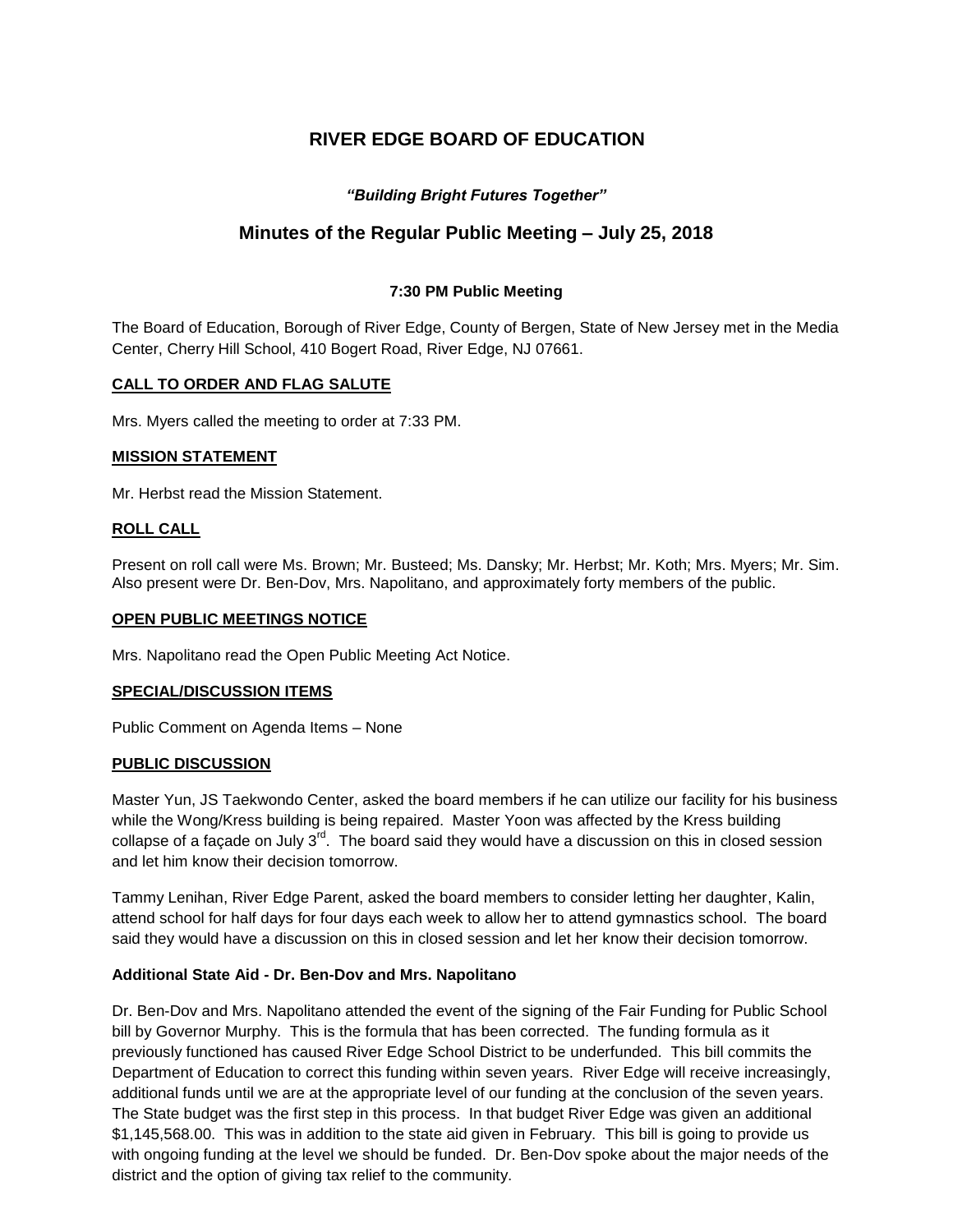## **REPORTS**

### **SUPERINTENDENT**

Dr. Ben-Dov reported on the following:

- Hiring for the 2018-2019 school year is almost complete. Dr. Ben-Dov said they are still working on hiring leave replacements and a Math and Science Instructional Coach/Supervisor.
- Dr. Ben-Dov stated the 2018-2019 registration total is still below last years by a few students. Roosevelt has a total of 423 students and Cherry Hill has a total of 748 students. The total for the district is 1,171 students. The numbers may change as registration is still ongoing.
- Dr. Ben-Dov spoke about the security committee she is a part of with the County Superintendents. They met and discussed what everyone was doing. Their goal is to try to unify all the approaches of safety. Dr. Ben-Dov said this is a good group to be a part of and she is benefiting from the committee.
- There was a Recreation meeting with the new Director of the Recreation Department, Carolyn Baldanza, on July 24<sup>th</sup>. Dr. Ben-Dov, Mrs. Napolitano, Mr. Stevens and the principals attended this meeting. The purpose of the meeting was to go over logistics of Recreation as they use River Edge buildings and grounds. They spoke about communication, security, protocols, expectations etc. It was a good meeting.
- Achieve New Jersey came up with a new principal evaluation tool. There are some expectations that will need to be discussed. Dr. Ben-Dov, Mrs. Heitman, and Mrs. Rosen attended a meeting regarding this and they found it to be an interesting meeting.
- We are planning New Teacher Orientation for August 28th, August 29th, and August  $30<sup>th</sup>$ . We are finalizing our Professional Development for the full staff that will take place on September  $4^{\text{th}}$  and September  $5^{\text{th}}$ . Dr. Ben-Dov, the Administrators, and a few teachers will attend a CPR training this Friday.
- Due to the emergency roof collapse of the Kress/Wong Mall we will discuss offering emergency relief to the Moon School of Music and JS Taekwondo Center to use our facility in closed session tonight
- We added the Professional Development Plan and the Mentoring Plan to the revised agenda for approval
- Dr. Ben-Dov thanked the custodians for working very hard over the summer and said they are doing a great job getting the schools ready for the start of school
- The Summer Enrichment Program ended on Friday, July 20th. The Extended School Year Program will end on July 31<sup>st</sup>.

# **PRINCIPAL**

No Principal attended this meeting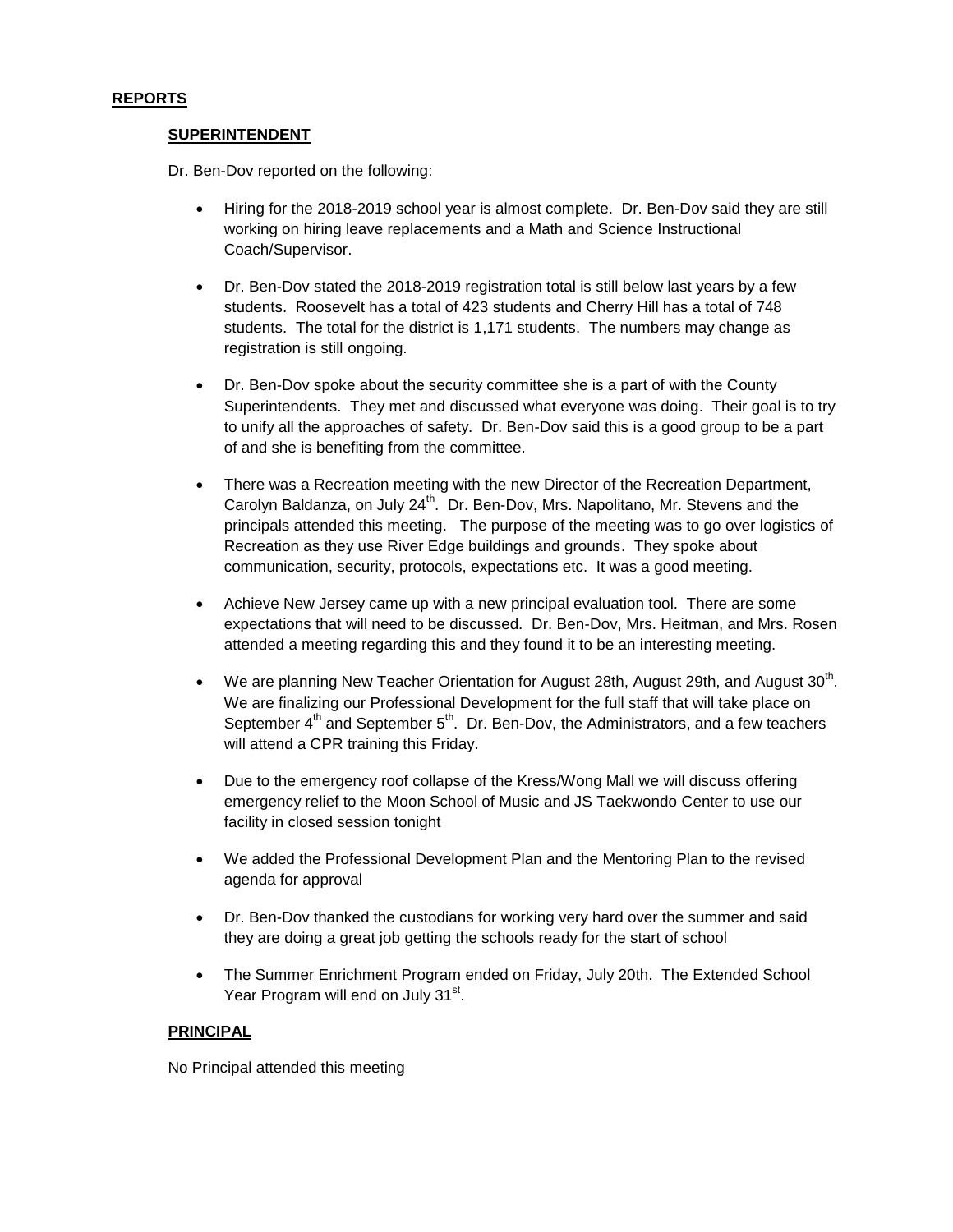# **BOARD SECRETARY**

Mrs. Napolitano reported on the following:

- Mrs. Napolitano attended a meeting with the new Director of the Recreation Department, Carolyn Baldanza, on July 24<sup>th</sup> along with Dr. Ben-Dov, Mr. Stevens, Mr. Henzel, and Mrs. Heitman. Mrs. Napolitano and Mr. Stevens stayed after the meeting to discuss the following: the field drainage at Cherry Hill School, the re-seeding of the grass on the Cherry Hill School field, and the basketball hoops.
- Mrs. Napolitano read a letter from Boy Scouts Troop 2295 thanking the board for the equipment storage container located at Cherry Hill School. A letter was also sent to the Mayor's office.

# **PRESIDENT**

Mrs. Myers had nothing to report at this meeting.

## **COMMITTEES**

 Ms. Dansky stated the Policy Committee met on July 19th to discuss the five thousand and six thousand policy series. Most of them are on tonight's agenda for approval. There will be more to come.

## **MOTIONS TO BE ACTED UPON**

### **ADMINISTRATION/POLICY**

**1**. That the Board of Education approve the Minutes and Confidential Minutes of June 27, 2018.

Motion by Ms. Dansky Seconded by Ms. Brown

Ayes: Ms. Brown, Mr. Busteed, Ms. Dansky, Mrs. Myers, Mr. Sim Nays: None, Abstained: Mr. Herbst, Mr. Koth

- **2**. That the Board of Education approve the staff development and travel as per the schedules for July 2018 including relevant mileage reimbursement.
- **3**. That the Board of Education approve the completion of the following emergency drills:

| <b>School</b>             | <b>Dates</b>                                                                      |
|---------------------------|-----------------------------------------------------------------------------------|
|                           |                                                                                   |
| Cherry Hill School        | June 6, 2018 Fire Drill                                                           |
|                           | June 19, 2018 Evacuation                                                          |
| Roosevelt School          | June 1, 2018 Fire Drill                                                           |
|                           | June 15, 2018 Bomb Threat                                                         |
| <b>Cherry Hill School</b> | July 3, 2018 Fire Drill (Summer School)<br>July 12, 2018 Lockdown (Summer School) |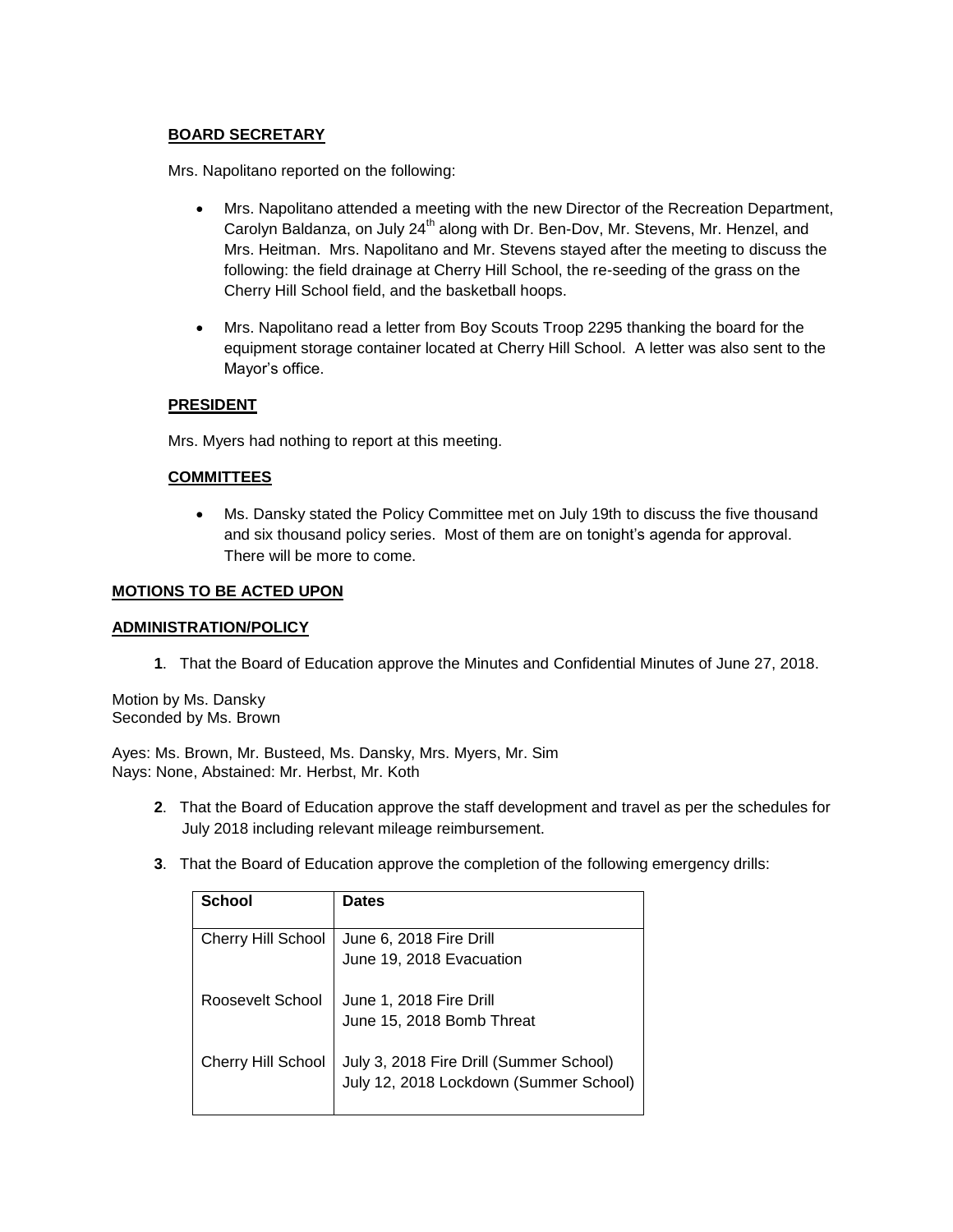- **4**. That the Board of Education approve the purchase of a Student Accident Insurance Policy through Brown & Brown Benefit Advisors, underwritten by Axis Insurance Company, for the period commencing August 1, 2018 through July 31, 2019 at a cost of \$3,244.
- **5**. BE IT RESOLVED that N.J.A.C. 6A:23A-6.5 requires school districts to evaluate business processes annually to ensure that a strong control environment exists in which sound segregation of duties are in place and allocated amongst available resources appropriately.

BE IT FURTHER RESOLVED that N.J.A.C. 6A:23A-6.6 requires school districts to establish standard operating procedures for each task or function of the business operations of the district and that district employees are aware of such procedures.

NOW THEREFORE BE IT RESOLVED that the Board of Education approve a standard operating procedures and internal controls manual for the period July 1, 2018 through June 30, 2019, as recommended by the Superintendent.

**6**. That the Board of Education approve the following to attend the NJSBA Fall Conference on October 22 -25, 2018.

> River Edge Board Members Dr. Tova Ben-Dov Louise Napolitano

**7**. That the Board of Education approve the Comprehensive Equity Plan Annual Statement of Assurance for the 2018-2019 school year.

Motion by Ms. Brown Seconded by Mr. Koth

Ayes: Ms. Brown, Mr. Busteed, Ms. Dansky, Mr. Herbst, Mr. Koth, Mrs. Myers, Mr. Sim Nays: None

**8**. That the Board of Education affirm the HIB report previously reported at the June 27, 2018 board meeting.

Motion by Mr. Koth Seconded by Mr. Herbst

Ayes: Ms. Brown, Mr. Busteed, Ms. Dansky, Mrs. Myers, Mr. Sim Nays: None, Abstained: Mr. Herbst, Mr. Koth

**9**. **WHEREAS,** the Board of Education is meeting in public session on July 25, 2018.

 **WHEREAS,** certain business transactions must necessarily be addressed during the hiatus of public sessions of the Board, including but not limited to, the offering of contracts of employment,

**NOW THEREFORE BE IT RESOLVED** that the Superintendent of Schools is authorized to offer contracts of employment on behalf of the Board between July 25, 2018 and September 12, 2018 subject to final approval of the Board at the next Regular Public Meeting.

**10**. That the Board of Education approve the Business Administrator/Board Secretary to pay bills, as necessary, during the month of August which will be ratified at the next Regular Public Meeting.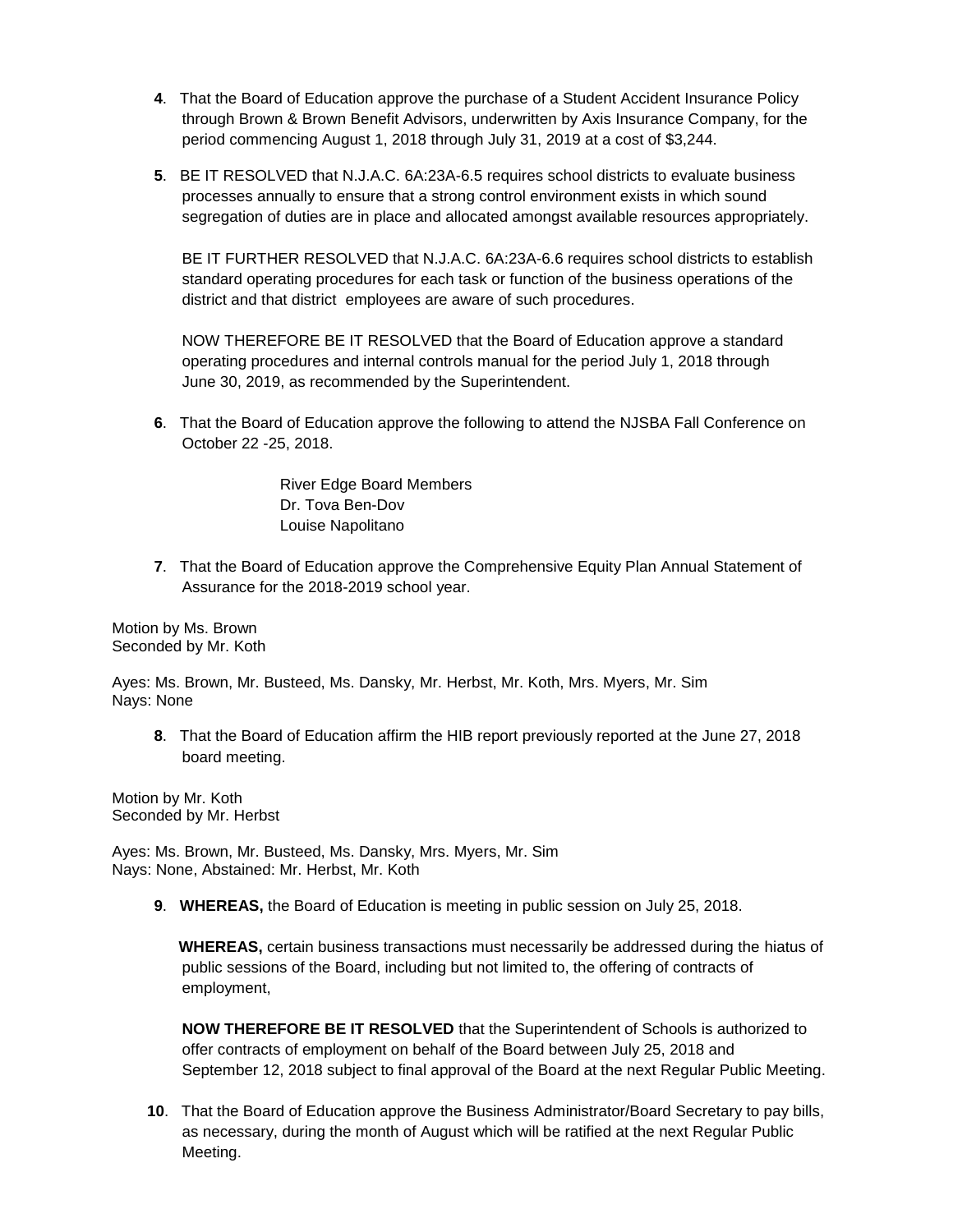**11**. That the Board of Education approve the First Reading of the following policies:

| Policy #   | Title                                                          |
|------------|----------------------------------------------------------------|
| 5111       | Admission                                                      |
| 5118       | Nonresidents                                                   |
| 5131.6     | Drugs, Alcohol, Steroids, Tobacco (Substance<br>Abuse) Amended |
| 5131.6     | Drugs, Alcohol, Steroids, Tobacco (Substance                   |
| Regulation | Abuse)                                                         |
| 5131.7     | Weapons and Dangerous Instruments                              |
| 5141       | <b>Health</b>                                                  |
| 5141       | Use of Automated External Defibrillator(s)                     |
| Regulation |                                                                |
| 5141.4     | Missing, Abused and Neglected Children                         |
| 5141.4     | Missing, Abused and Neglected Children                         |
| Regulation |                                                                |
| 5141.6     | <b>Crisis Management</b>                                       |
| 5141.8     | Sports Related Concussion and Head Injury                      |
| 5141.21    | <b>Administering Medication</b>                                |
| 5141.21    | <b>Administering Medication</b>                                |
| Regulation |                                                                |
| 5141.22    | Medical Marijuana                                              |
| 5142.1     | <b>Safety Patrols</b>                                          |
| 5145.4     | <b>Equal Educational Employment</b>                            |
| 5145.5     | Photographs of Students                                        |
| 5145.12    | Search and Seizure                                             |

**12**. That the Board of Education approve the First Reading of the following policies:

| Policy # | <b>Title</b>                                 |
|----------|----------------------------------------------|
| 6111     | School Calendar                              |
| 6112     | School Day                                   |
| 6114     | <b>Emergencies and Disaster Preparedness</b> |
| 6115     | <b>Ceremonies and Observances</b>            |
| 6121     | Nondiscrimination/Affirmative Action         |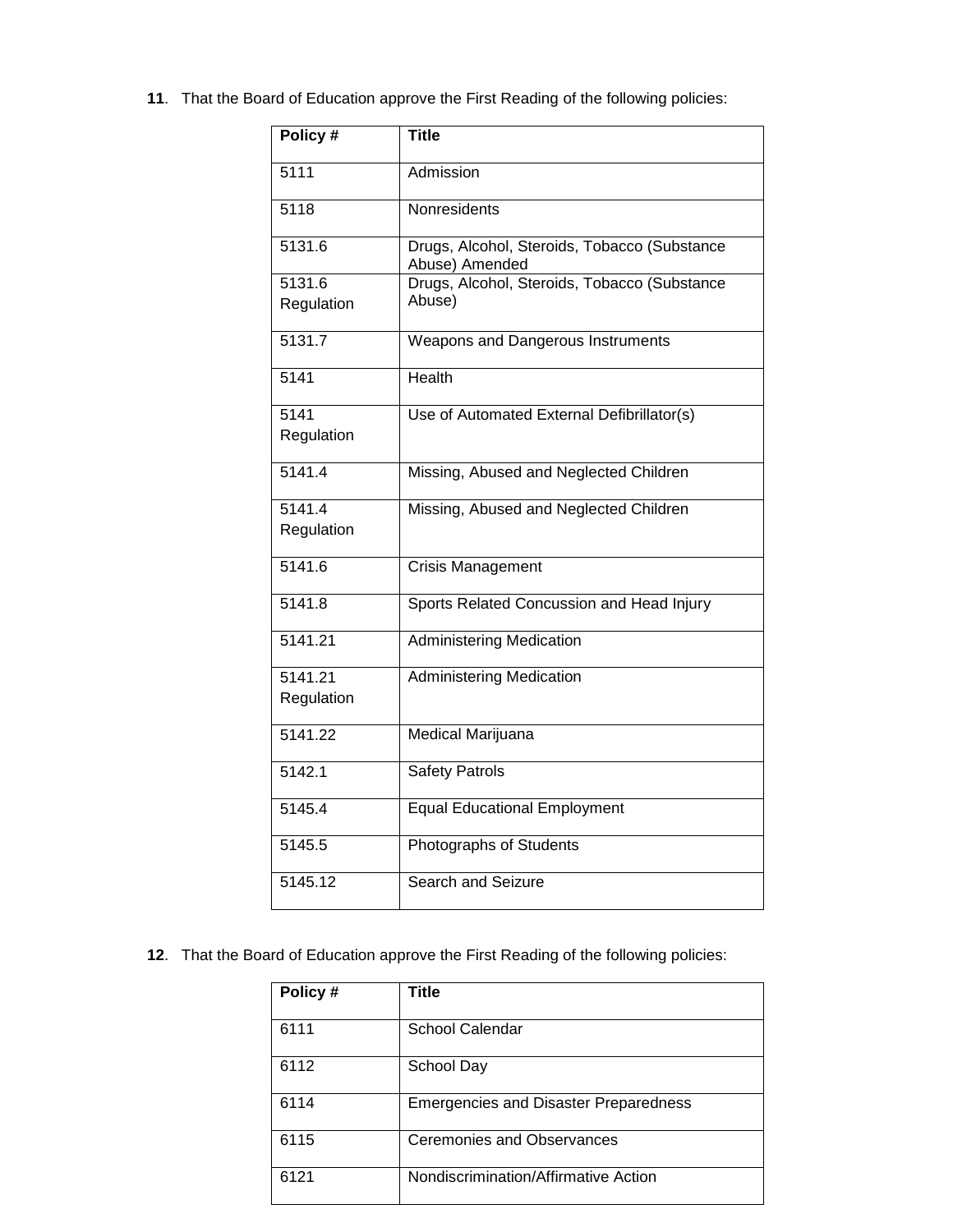| 6122   | Articulation                                                                           |
|--------|----------------------------------------------------------------------------------------|
| 6140   | <b>Curriculum Adoption</b>                                                             |
| 6141   | <b>Curriculum Development</b>                                                          |
| 6142   | <b>Subject Fields</b>                                                                  |
| 6141.2 | Recognition of Religious Beliefs and Customs                                           |
| 6142.1 | <b>Family Life Education - Committee</b><br><b>Recommends to Eliminate this Policy</b> |
| 6142.2 | English As A Second Language: Bilingual<br>Programs                                    |

- **13**. That the Board of Education approve the Revised River Edge Elementary School Calendar for the 2018-2019 school year. (Addendum)
- **14**. That the Board of Education approve the Professional Development Plan for the 2018-2019 school year.
- **15**. That the Board of Education approve the Mentoring Plan for the 2018-2019 school year.

Motion by Ms. Brown Seconded by Mr. Koth

Ayes: Ms. Brown, Mr. Busteed, Ms. Dansky, Mr. Herbst, Mr. Koth, Mrs. Myers, Mr. Sim Nays: None

### **B. BUILDING & GROUNDS**

### **C. CURRICULUM/EDUCATION**

### **D. FINANCE/GRANTS/GIFTS**

- **1**. That the Board of Education approve the bills & claims dated June 2018 totaling \$206,637.42 including checks #41214 through #41271. Payrolls date June 15, 2018 and June 29, 2018 totaling \$1,246,373.31 issued therefore, a copy of such warrants list to be attached as part of these minutes. (Addendum)
- **2**. That the Board of Education approve the bills & claims dated July 2018 totaling \$493,625.09 including checks #41272 through #41294. (Addendum)
- **3**. That the Board of Education approve the Budget Transfers for the school year 2017-2018 as of May 31, 2018. (Addendum)
- **4**. That the Board of Education approve the Budget Transfers for the school year 2017-2018 as of June 30, 2018. (Addendum)
- **5**. That the River Edge Board of Education approve the Secretary's and Treasurer's Reports for the period ending May 31, 2018.

Further, we certify that as of May 31, 2018 after review of the secretary's monthly financial reports (appropriations section) and upon consultation with the appropriate district officials, to the best of our knowledge no major account or fund has been over expended in violation of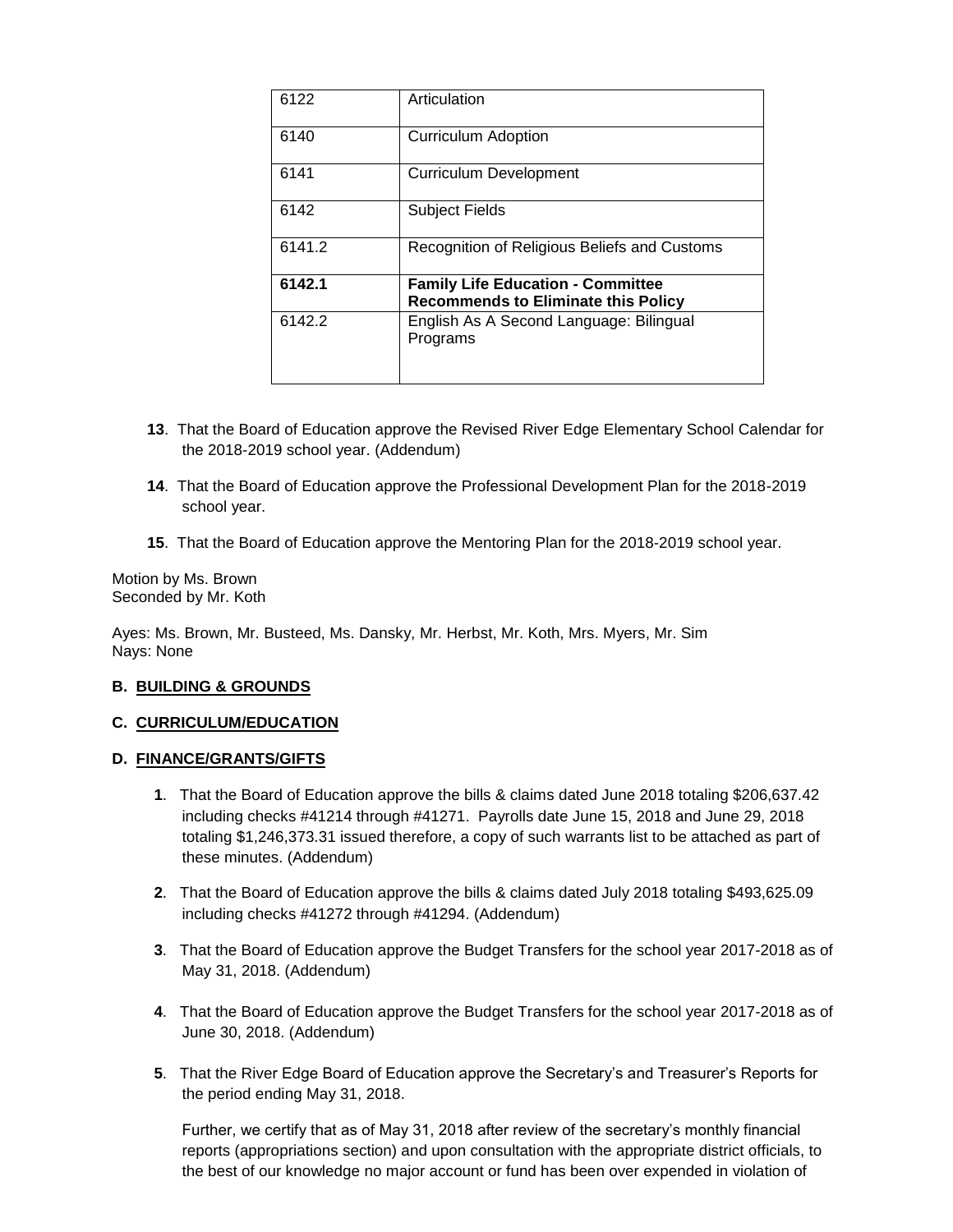N.J.A.C. 6A:23-2.11 and that sufficient funds are available to meet the districts financial obligation for the remainder of the fiscal year. (Addendum)

**6**. That the River Edge Board of Education approve the Secretary's and Treasurer's Reports for the period ending June 30, 2018.

Further, we certify that as of June 30, 2018 after review of the secretary's monthly financial reports (appropriations section) and upon consultation with the appropriate district officials, to the best of our knowledge no major account or fund has been over expended in violation of N.J.A.C. 6A:23-2.11 and that sufficient funds are available to meet the districts financial obligation for the remainder of the fiscal year. (Addendum)

- **7**. That the Board of Education approve the results of the bids for instructional Supplies from Educational Data Service for the 2018-2019 school year. (Addendum)
- **8**. That the Board of Education approve a petty cash fund for the 2018–2019 school year as per the Standard Operating Procedures Manual with cash on hand not to exceed \$300.00 with no single reimbursement over \$125.00.
- **9**. That the Board of Education approve the OMNI Group as the third party Plan Administrator for the District's 403b and 457 retirement plans for the 2018-2019 school year.
- **10**. That the Board of Education approve the following to solicit sales to district employees for 403b and 457 retirement plans for the 2018-2019 school year:

Aspire Financial Services AXA Equitable Life Insurance Company Security Benefit Unum Life Insurance Company of America

- **11**. That the River Edge Board of Education approve the agreement with Phoenix Advisors, LLC to conduct the Continuing Disclosure Survey and to provide disseminating services for the 2018- 2019 school year, at a rate of \$850.00.
- **12**. That the Board of Education accept the \$140.00 donation from Jennifer Wong Hernandez for general use at Roosevelt School (Addendum).
- **13**. That the Board of Education accept the donation of a water fountain by the Roosevelt PTO valued at approximately \$2,200.

Motion by Mr. Herbst Seconded by Mr. Sim

Ayes: Ms. Brown, Mr. Busteed, Ms. Dansky, Mr. Herbst, Mr. Koth, Mrs. Myers, Mr. Sim Nays: None

**14**. That the Board of Education approve using a portion of the increased state aid reducing the certified tax levy presented in the originally approved 2018-2019 Budget to \$15,408,873.

Motion by Mr. Sim Seconded by Mr. Busteed

Ayes: Ms. Brown, Mr. Busteed, Mr. Herbst, Mr. Koth, Mrs. Myers, Mr. Sim Nays: Ms. Dansky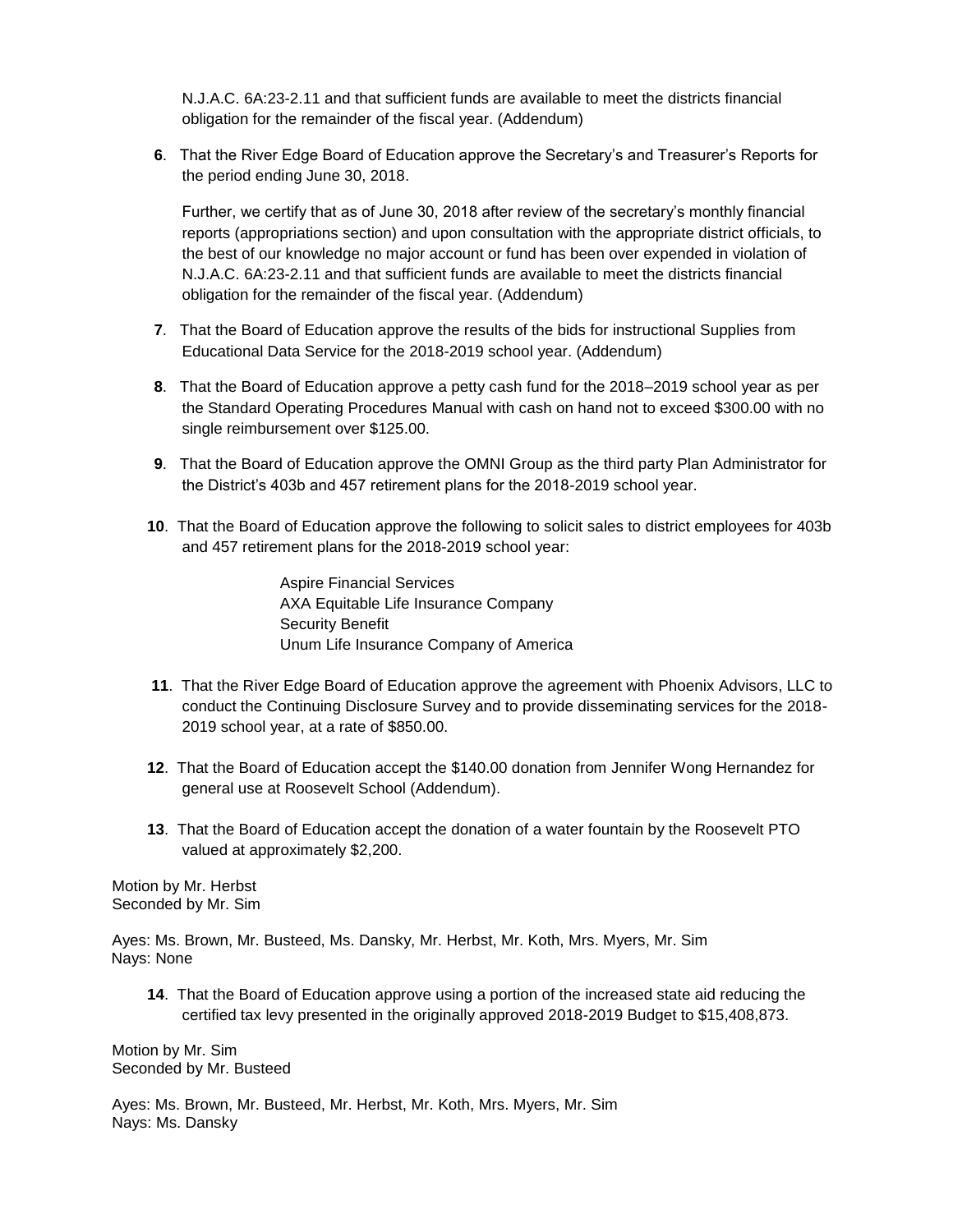## **E. PERSONNEL**

- **1**. That the Board of Education, with the recommendation of the Superintendent, approve Maribel Torres, Part-time Academic Support Teacher, BA +15 step 4, for the 2018-2019 school year.
- **2**. That the Board of Education accept, with regret, the resignation of Adrienne Spano, Math and Science Instructional Coach and Supervisor, effective September 18, 2018.
- **3**. That the Board of Education approve the following individual for movement on the step guide effective September 1, 2018 based on educational credentials pending documentation.

| <b>Ashley Gargiulo</b> | from BA+15 to MA |
|------------------------|------------------|
| Jessica Haynes         | from BA+15 to MA |
| Katherine O'Reilly     | from BA+15 to MA |
| Leah Taylor            | from BA+15 to MA |

**4**. That the Board of Education approve the following individuals for Morning Supervision Duty as per Article XIII Section 13.3 of the River Edge Education Association Contract Agreement.

Ryan Schmid

**5**. That the Board of Education approve the following Grade Level Chairs for the 2018-2019 School Year, as per contract:

| Roosevelt                 | <b>Cherry Hill</b>   |
|---------------------------|----------------------|
| Nicole Colon              | Deborah Auriemma     |
| Danielle Rigg             | <b>Alice Buttery</b> |
| Kate Stehn                | Kelly Wendrychowicz  |
| Kayla Moran               | Jamie Krupka         |
| Kara Fenarjian            | Kaitlyn Devasto      |
| <b>Caroline Church</b>    | Joanne Haggerty      |
| <b>Heather Rothschild</b> | Lisa Patrocinio      |

**6**. That the Board of Education approve the following teachers for Cycle I of the Post Dismissal Instructional Academy for the 2018-2019 School Year, as per contract:

| <b>Roosevelt</b>    |
|---------------------|
| Abby Burns-Paterson |
| Caroline Church     |
| Alexandra McNeil    |
|                     |

## **Cherry Hill**

Kristen Corcoran Gabrielle Dalmar Noy Frasciello Katherine O'Reilly Andrea Siclari

- **7**. That the Board of Education, with the recommendation of the Superintendent, approve, Kelly Wendrychowicz, Teacher in Charge, for Cherry Hill School for the 2018-2019 school year.
- **8**. That the Board of Education, with the recommendation of the Superintendent, approve Abby Burns-Paterson, Teacher in Charge, for Roosevelt School for the 2018-2019 school year.
- **9**. That the Board of Education approve Abby Burns-Paterson and Rebecca DelPriorie for Safety Patrol Advisors for the 2018-2019 School Year.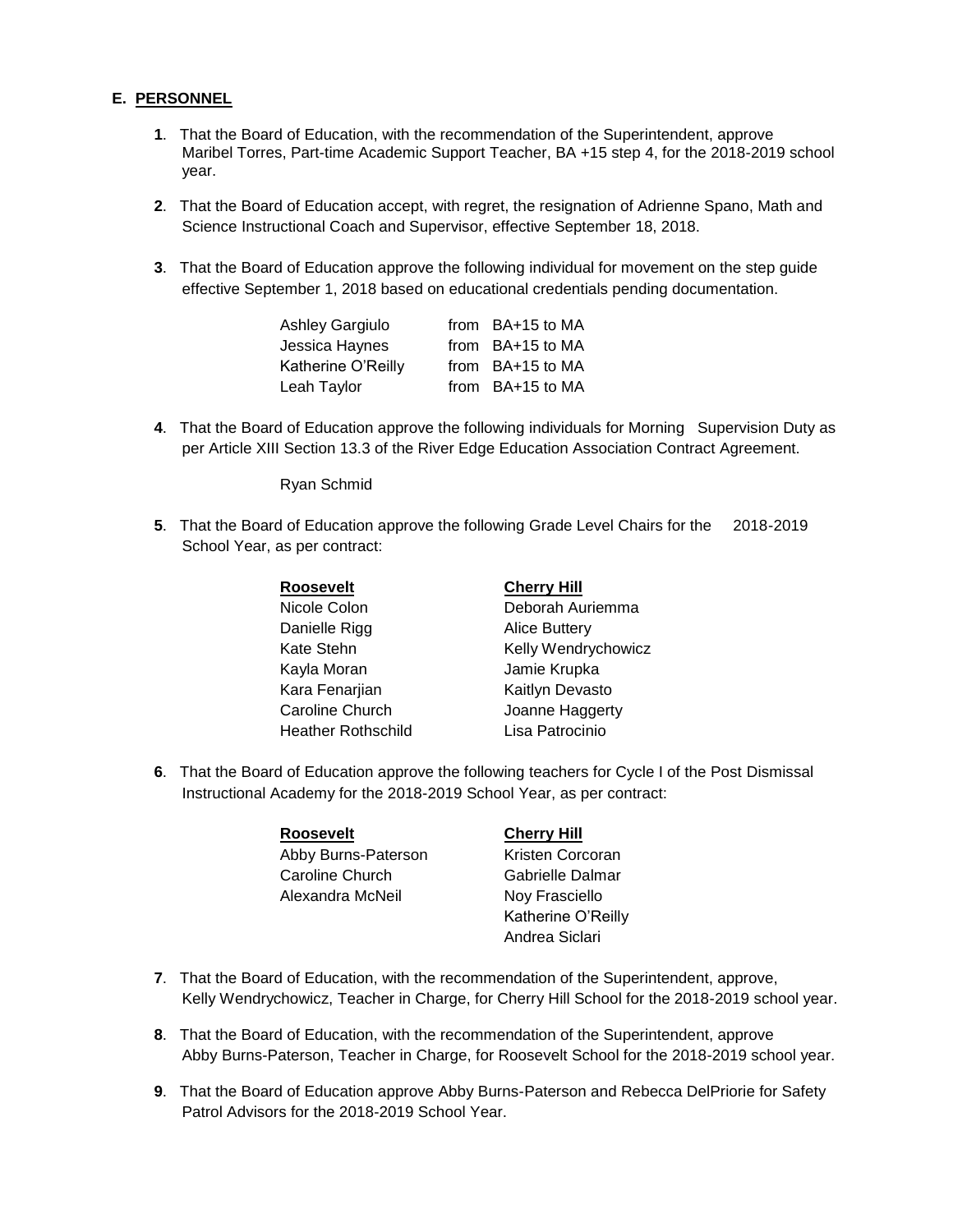- **10**. That the Board of Education approve Katherine O'Reilly for Student Council Advisor for the 2018-2019 School Year.
- **11**. That the Board of Education, with the recommendation of the Superintendent, approve Kevin Monahan, Substitute Custodian, for the 2018-2019 school year.
- **12**. That the Board of Education, with the recommendation of the Superintendent approve all salaries for Post Dismissal Instructional Academy at Cherry Hill School will be funded by the Title I Grant for the 2018-2019 school year pending final award of Title I funds.
- **13**. That the Board of Education, with the recommendation of the Superintendent, approve Laura Moynihan, Bus Driver, for the 2018-2019 school year.
- **14**. That the Board of Education, with the recommendation of the Superintendent, approve Donna Copolla , Bus Aide, for the 2018-2019 school year.
- **15**. That the Board of Education, with the recommendation of the Superintendent, approve the following as Full Time ABA Aides for the 2018-2019 school year.

Bastable, Mary Batista, Melvin Belits, Helen Benitez, Francisco Blackwell, Alexandria Capozzi, Rhonda Casaburro, Amy Cetro, Justin Connors, Debbie DeLucia, Amanda Drill, Aleida Espinosa, Greg Falla, Debora Falzone, Lizette Ferrigno, Nicolette Gleason, Alexandra Gonzalez, Jane Lawler, Kathleen

Lekkas, Thelexiopi Lloyd, Sheryl Luca, Steven Manning, Wendy Maurice, Diana Nyhan, Catherine Ofshinsky, Carol Ofshinsky, Sandra Rivera, Joanne Schmidt, Alexandra Seifert, Paige Spinetti, Lisa Suarez, Ashley Tricarico, Theresa Wallace, Deanna Watson, Christine Woods, Jamie Yphantides, Laura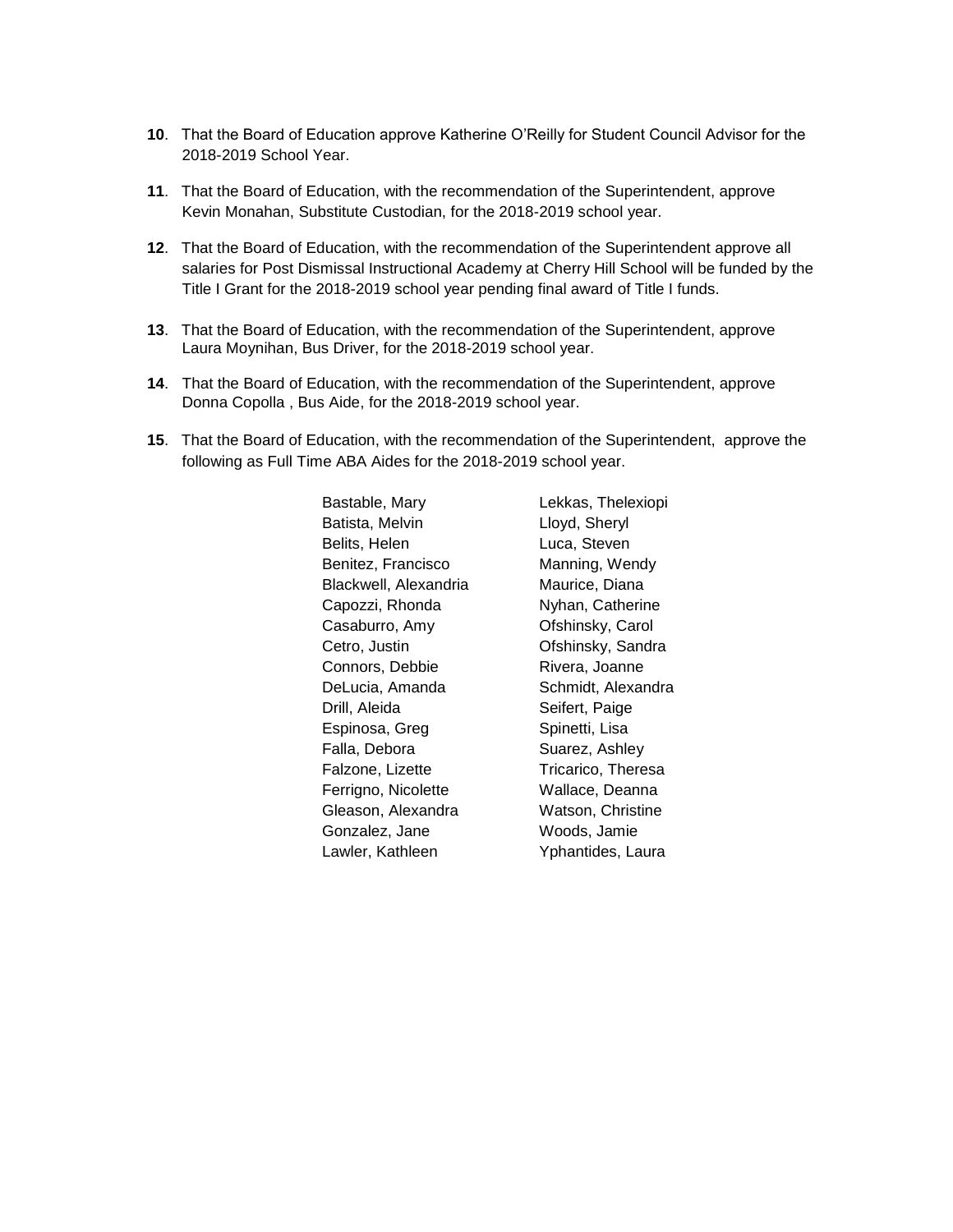**16**. That the Board of Education, with the recommendation of the Superintendent, approve the following as Part Time Aides for the 2018-2019 school year.

| Akdemir, Ozen           | McGinley, Wendy     |
|-------------------------|---------------------|
| Albanese, Denise        | Meyer, Donna        |
| Arjarasumpun, Thippawon | Murtha, Kathleen    |
| Bruno, Mary             | Noel, Eleanor       |
| Campos, Michele         | Orellana, Zheni     |
| Chamberlain, Gina       | Perry, Jacqueline   |
| Chamberlain, Kim        | Qureshi, Shabnum    |
| Deckler, Tara           | Rodriguez, Patricia |
| Frontauria, Jacqueline  | Shuler, Elizabeth   |
| Iannantuano, Dawn       |                     |
| Lobley, Pam             |                     |

- l, Eleanor lana, Zheni y, Jacqueline eshi, Shabnum riguez, Patricia er, Elizabeth
- **17**. That the Board of Education, with the recommendation of the Superintendent approve the reemployment of the following lunch aides, for Cherry Hill School and Roosevelt School, two (2) hours per day, five (5) days per week.

| Cherry Hill School |  |
|--------------------|--|
| Ann Marie Cuomo    |  |
| Dawn Innantuano    |  |
| Zheni Orellana     |  |
| <b>Elaine Pepi</b> |  |

Roosevelt School Ozen Akdemir Michele Campos William Krautheim

- **18**. That the Board of Education, with the recommendation of the Superintendent approve the following, 504 Aides, for the 2018-2019 school year.
	- Maryellen Cameron Sharon Francin Barbara Oliveri Elaine Pepe
- **19**. That the Board of Education, with the recommendation of the Superintendent, approve Betsy Tyras, part-time health aide, for a maximum of 25 hours per week for the 2018-2019 school year.
- **20**. That the Board of Education designate Michael Henzel, Affirmative Action Officer, for the River Edge School District for the 2018-2019 school year.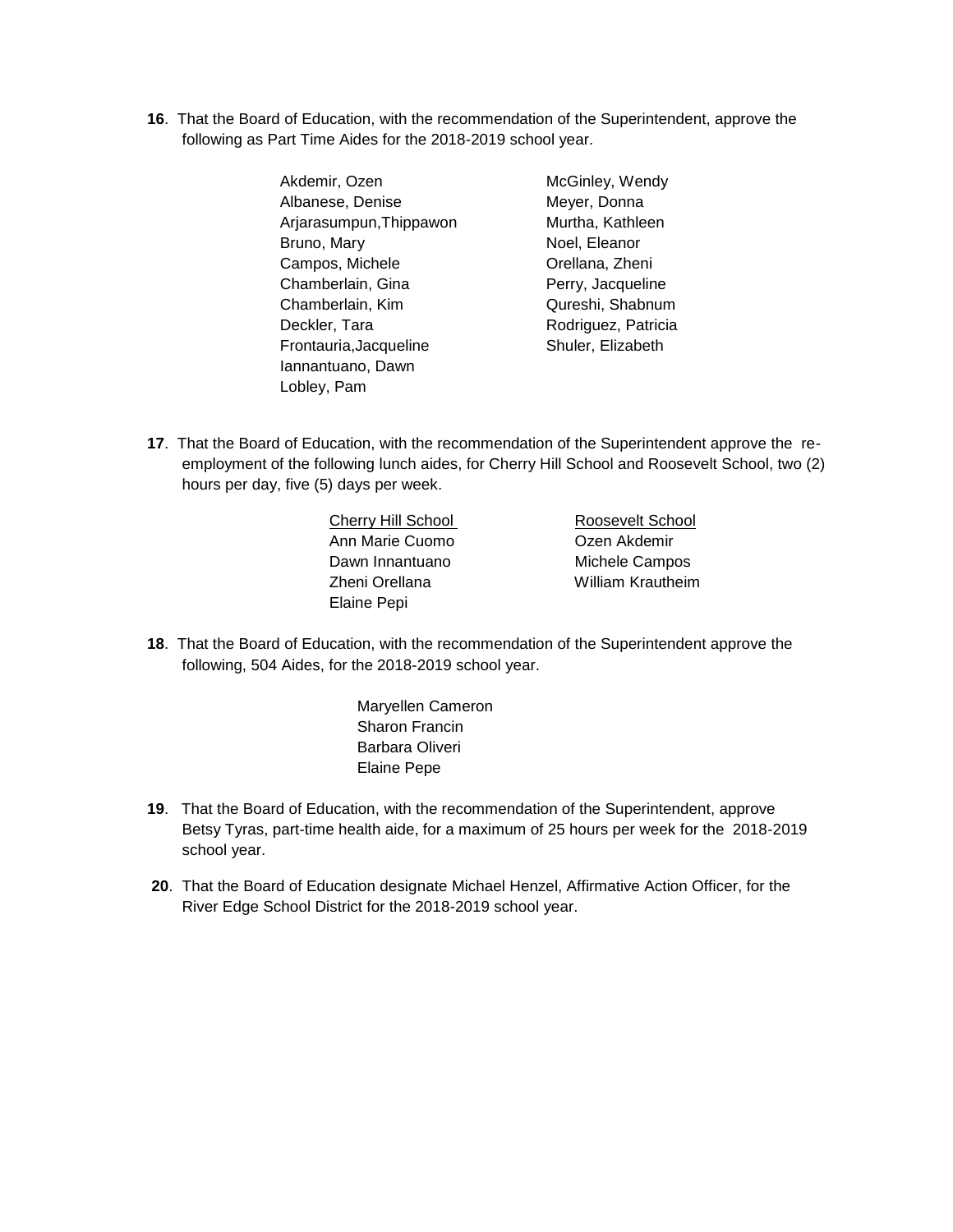- **21**. That the Board of Education, with the recommendation of the Superintendent, approve an additional 25 hours for Paige Seifert, Building Bridges Extended School Program, In-Home Instruction, \$35.00 per hour from August 1, 2018 to August 31, 2018.
- **22**. That the Board of Education approve Caroline Church for Summer Curriculum work at a rate of \$50.00 per hour up to 10 hours.

Motion by Mr. Busteed Seconded by Ms. Dansky

Ayes: Ms. Brown, Mr. Busteed, Ms. Dansky, Mr. Herbst, Mr. Koth, Mrs. Myers, Mr. Sim Nays: None

## **F. RIVER EDGE SPECIAL EDUCATION**

 **1**. That the River Edge Board of Education approve the following out of district tuition students into the Building Bridges/Building Connections Program for the 2018-2019 school year.

| <b>School District</b> | No. of Classified Students |
|------------------------|----------------------------|
| Tenafly                | 1                          |
| Rochelle Park          | $\overline{2}$             |
| Oradell                | 1                          |
| Fair Lawn              |                            |
| Maywood                |                            |
| Hackensack             |                            |
| Ringwood               |                            |
| New Milford            |                            |
| Emerson                |                            |
| Ho-Ho-Kus              |                            |
| Closter                |                            |

**2**. That the River Edge Board of Education approve the Community Based Instruction Schedule for the 2018-2019 school year. Dates subject to change. (Addendum)

Motion by Ms. Dansky Seconded by Ms. Brown

Ayes: Ms. Brown, Mr. Busteed, Ms. Dansky, Mr. Herbst, Mr. Koth, Mrs. Myers, Mr. Sim Nays: None

## **G. REGION V ADMINISTRATION & TRANSPORTATION**

 **1**. That the Board of Education approve the bills & claims dated July 2018 totaling \$1,072,009.91 including checks #70526 through #70730.

Motion by Ms. Brown Seconded by Mr. Koth

Ayes: Ms. Brown, Mr. Busteed, Ms. Dansky, Mr. Herbst, Mr. Koth, Mrs. Myers, Mr. Sim Nays: None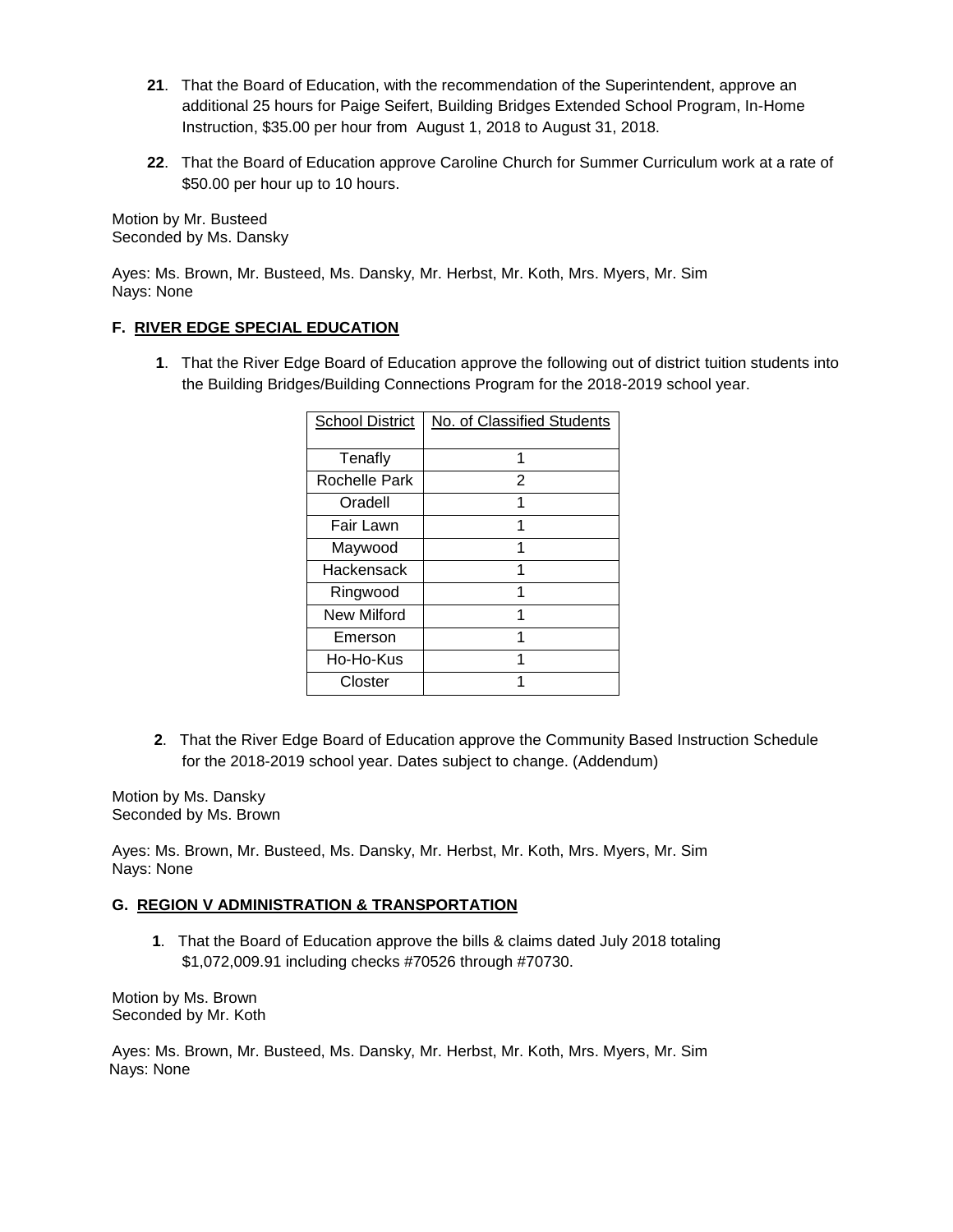**2**. That the Board of Education table until September 12, 2018 the approval of Region V Budget for the 2018-2019 school year.

Motion by Ms. Dansky Seconded by Mr. Busteed

Ayes: Ms. Brown, Mr. Busteed, Ms. Dansky, Mr. Herbst, Mr. Koth, Mrs. Myers, Mr. Sim Nays: None

**3**. WHEREAS, the River Edge Board of Education (the "Board") is the lead education agency ("LEA") for the Bergen County Region V Council for Special Education ("Region V"); and

WHEREAS, Region V provides shared services for its member districts such as evaluations, direct services, and consultation; and

WHEREAS, as the LEA, the Board must approve the consultant agreements of the providers that Region V utilizes to deliver shared services to its member districts.

NOW THEREFORE, BE IT RESOLVED, that the Board, upon recommendation of the Superintendent, re-approves the consultant agreements of the following Region V Shared Services Consultants, Psychologists, Learning Disabilities Teacher Consultants, Social Workers, Speech Language Specialists, Occupational and Physical Therapists, and Translators to provide evaluations, direct services, and consultation, to non-public and public schools for member districts upon request for the 2018-2019 school year:

| Occupational Therapist         | Evaluator  |
|--------------------------------|------------|
| Nonpublic Occupational Therapy | Consultant |
| Nonpublic psychologist         | Consultant |
| Nonpublic consultant           | Consultant |
|                                |            |

Motion by Mr. Busteed Seconded by Mr. Sim

Ayes: Ms. Brown, Mr. Busteed, Ms. Dansky, Mr. Herbst, Mr. Koth, Mrs. Myers, Mr. Sim Nays: None

### **OLD/NEW BUSINESS** - None

### **PUBLIC DISCUSSION**

Ms. O' Keefe, River Edge Teacher, commented on her wish list for additional state aid. She asked if we can hire a full time Spanish Teacher and/or a part time or full time Special Education Teacher. She stated Cherry Hill School has five classes and Roosevelt School has three classes. Roosevelt School has 22 to 24 students per class.

Ms. Burns-Paterson, River Edge Teacher, commented that the tax relief is a good idea. She said River Edge works hard to educate the students that we have.

### **CLOSED SESSION**

Motion made by Mr. Sim, seconded by Mr. Herbst to convene into closed session at 9:31 PM.